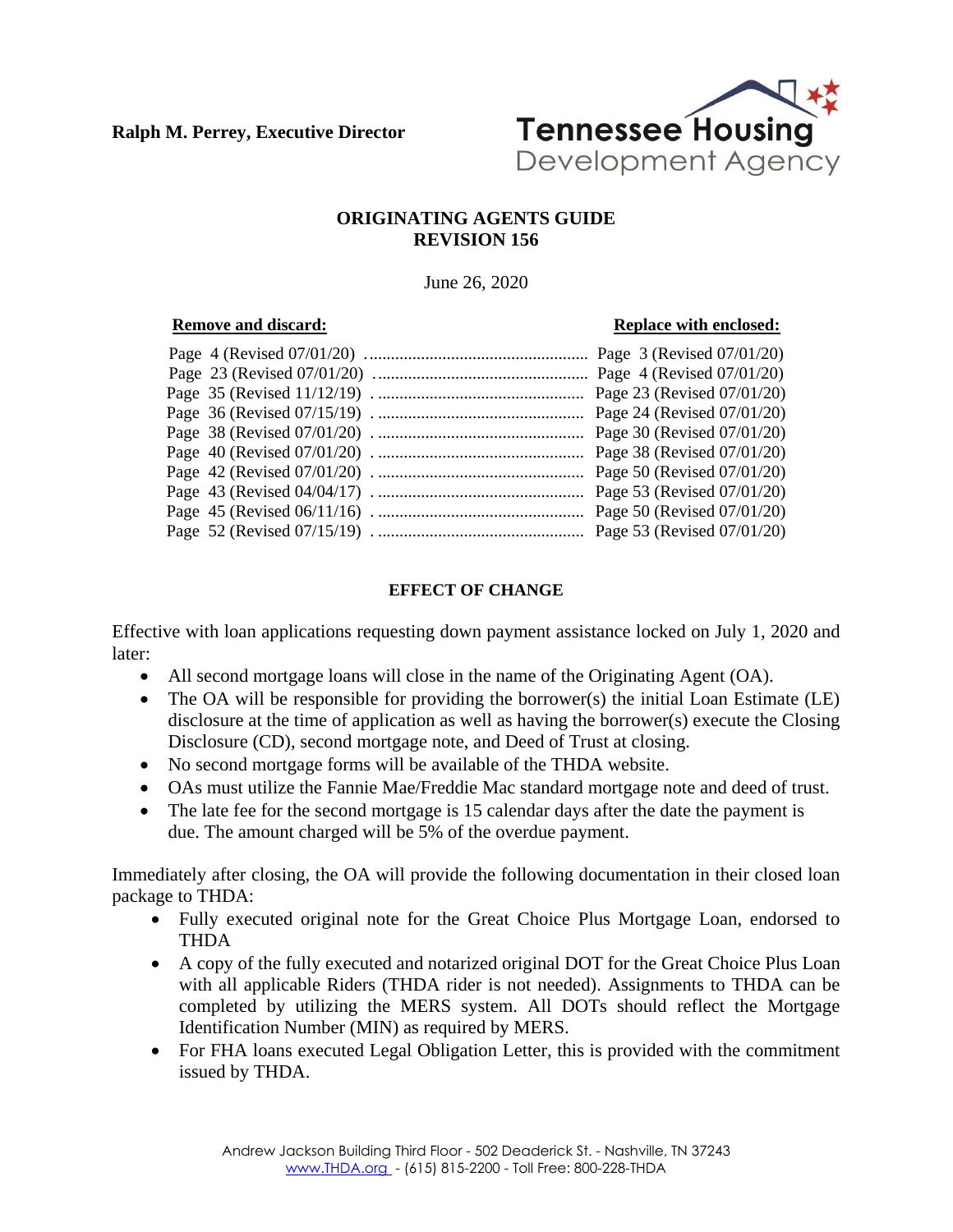## **B. Great Choice Plus: Down Payment/Closing Cost Assistance Loan**

This loan offers down payment and closing cost assistance to first-time homebuyers at a low interest rate but secured by a second deed of trust. This loan is available only with the THDA Great Choice first mortgage loan. The Great Choice Plus loan is at an interest rate the same as the first mortgage, monthly payments amortized over a 15 year term, and a second lien.

| <b>Eligible Borrower</b>        | Homebuyer obtaining THDA Great Choice Loan                                                                                                                                                         |  |
|---------------------------------|----------------------------------------------------------------------------------------------------------------------------------------------------------------------------------------------------|--|
| <b>Maximum Household Income</b> | THDA Great Choice Program Limits apply                                                                                                                                                             |  |
| <b>Maximum Loan Amount</b>      | Sales price less than \$150,000, second mortgage loan<br>amount equals \$6,000                                                                                                                     |  |
|                                 | Sales price equal to or more than \$150,000, second<br>mortgage loan amount equals \$7,500                                                                                                         |  |
| <b>Interest Rate</b>            | Same as first mortgage                                                                                                                                                                             |  |
| <b>Loan Term</b>                | 15 years                                                                                                                                                                                           |  |
| <b>Underwriting Criteria</b>    | Borrowers must have 640 minimum credit score.<br>Must meet all other THDA Underwriting<br>Guidelines. Manual underwriting allowed per<br>THDA guide.                                               |  |
| <b>Pre-Payment</b>              | The Great Choice Plus loan is due in full upon 1 <sup>st</sup> mortgage<br>payoff, assumption, or refinance. No assumption of Great<br>Choice Plus allowed, with the exception of a VA assumption. |  |
| <b>Allowable Fees</b>           | Recording fee and odd days interest                                                                                                                                                                |  |
| <b>Closing Documents</b>        | FNMA/FHLMC Multi-state Note and Deed of Trust in the<br>name of the Originating Agent                                                                                                              |  |
| <b>Homebuyer Education</b>      | Required prior to closing on THDA Great Choice Plus                                                                                                                                                |  |
| <b>Servicing</b>                | Volunteer Mortgage Loan Servicing                                                                                                                                                                  |  |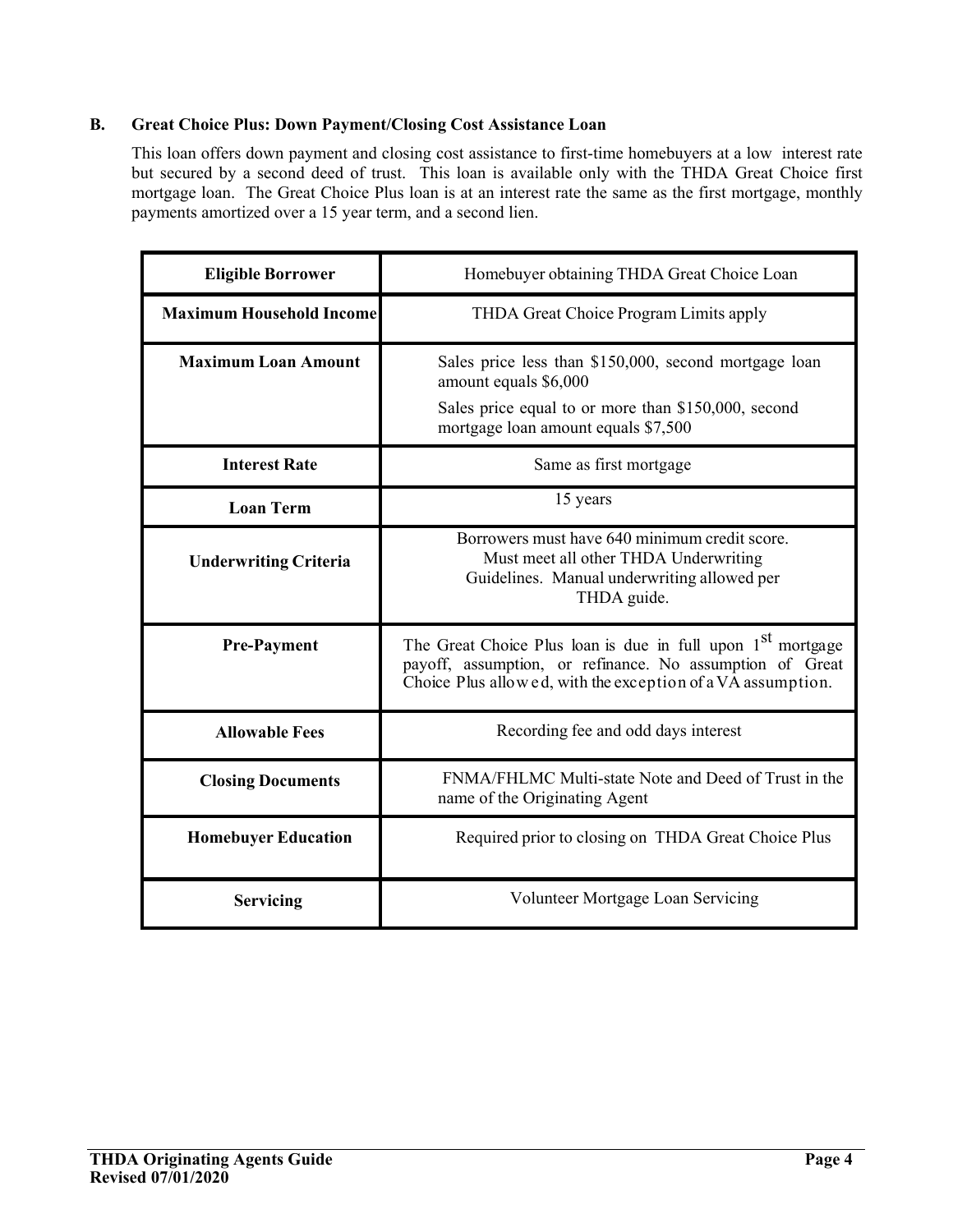## 2. Great Choice Plus

 The Great Choice Plus loan has an interest rate the same as the first mortgage intrest rate, monthly payments amortized over 15 years, second lien. Great Choice Plus second mortgage loans can only be used for closing costs, prepaids and down payment assistance. Amount of assistance is \$6,000 for sales price less than \$150,000, and \$7,500 for sales price equal to or more than \$150,000.

### **F. Prepayment Penalty**

Prepayment penalties are not permitted on THDA loans.

### **G. Late Charge**

Late charges, if any, must be reflected in the Deed of Trust and Note and must be in compliance with program insurer's guidelines.

Great Choice Plus secondary mortgage loan must reflect in the Deed of Trust and Note a late charge of 5% of the overdue payment of principal and interest if the monthly payment is not made by the end of 15 calendar days after the date it is due.

### **H. Origination Fee**

May not be charged by the lender.

### **I. Assumptions**

THDA first mortgage loans are assumable only if the person assuming the THDA loan meets all THDA program requirements applicable to new THDA loans, and the assumption application is approved by THDA. Assumption applications are processed by THDA or the THDA Servicer of the loan to be assumed.

THDA second mortgage loans are not assumable with the exception of a VA assumption.

## **4.4 FEDERAL RECAPTURE**

All THDA loans closed after December 31, 1990, are subject to the federal recapture tax. The recapture tax is designed to recapture a portion of the subsidy associated with THDA loans. Recapture tax liability must be determined at the time the property is sold, if the sale occurs within nine years from the closing of the THDA loan. Refinancing a THDA loan does not trigger recapture tax liability, however, if the property is sold after the date of refinancing but before the ninth anniversary of the THDA loan closing, recapture tax liability must be determined at the time of sale. THDA Originating Agents notify the Applicant about recapture tax at the time a THDA loan application is made by securing their signature on the Notice To Applicants Federal Recapture Requirements.

Whether the recapture tax results in an actual payment to the federal government depends on a number of factors, including changes in family income, gain on the sale of the property, the number of years the THDA loan is outstanding, and the original THDA loan amount. The exact amount to be paid, if any, cannot be determined until the property is sold.

A THDA loan, originally closed after December 31, 1990, that is assumed within nine years from the date of the original THDA loan closing is subject to the recapture tax for an additional nine year period beginning on the date of the assumption.

For further information regarding the federal recapture tax, advise Applicants or Borrowers to contact their tax professional. Written information is available by ordering IRS Form 8828 "Recapture of Federal Mortgage Subsidy" and its accompanying instructions from any IRS office or through the IRS website at www.irs.gov.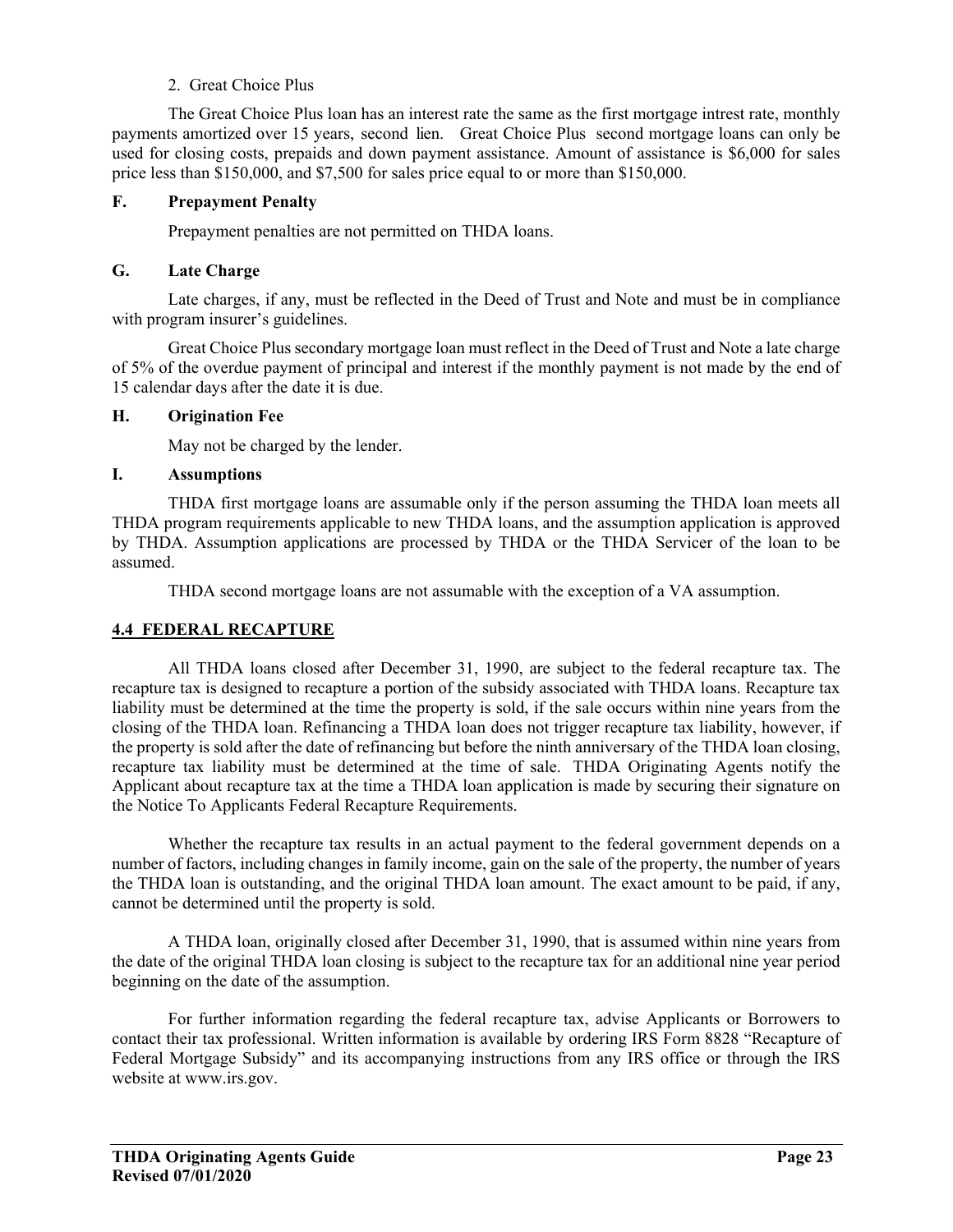scheduled. The Originating Agent must submit revised loan amount documentation and the updated Originating Agent underwriter approval on the higher loan amount.

In any and all cases where the loan amount changes after receiving the THDA approval, THDA must be contacted before loan closing occurs. Do not close THDA loans when discrepancies exist.

### **G. Commitment Delivery**

THDA will deliver Commitments to Originating Agents by email based on documentation provided on the Underwriting Submission Checklist and OA Working Agreement.

#### **H. Void Commitments**

A Commitment is void under the following circumstances:

- 1. Prior-to-Closing conditions are not satisfied, as determined by THDA, before the loan is closed;
- 2. Documentation in connection with "Receipt, With Closing Documents" (Closing Conditions) is not submitted with the closed loan package, or is not satisfactory to THDA;
- 3. A grantee on the Warranty Deed is not named in the Commitment;
- 4. The property described in the closing documents differs from the property indicated in the Commitment and/or on original URAR;
- 5. The loan closes as a loan type that is different from the loan type indicated on the Commitment;
- 6. The loan closes in an amount larger than the amount indicated on the Commitment;
- 7. The interest rate or loan term differs from the Commitment;
- 8. The monthly principal and interest payment in the promissory note of the first or second mortgage loan is less than the principal and interest payment indicated on the Commitment;
- 9. The monthly principal and interest payment in the promissory note of the first or second mortgage loan exceeds the principal and interest payment indicated on the Commitment by more than \$.01;
- 10. The loan closes prior to the date of Commitment;
- 11. The loan closes after the Commitment expiration date (rate lock date) without Commitment extension by THDA;
- 12. The closed loan servicing package is delivered to a servicer other than THDA;
- 13. The closed loan does not otherwise conform to the requirements contained in this Guide.

A loan closed with a void Commitment is not eligible for THDA funding. THDA will not purchase a loan if the loan was closed with a void Commitment.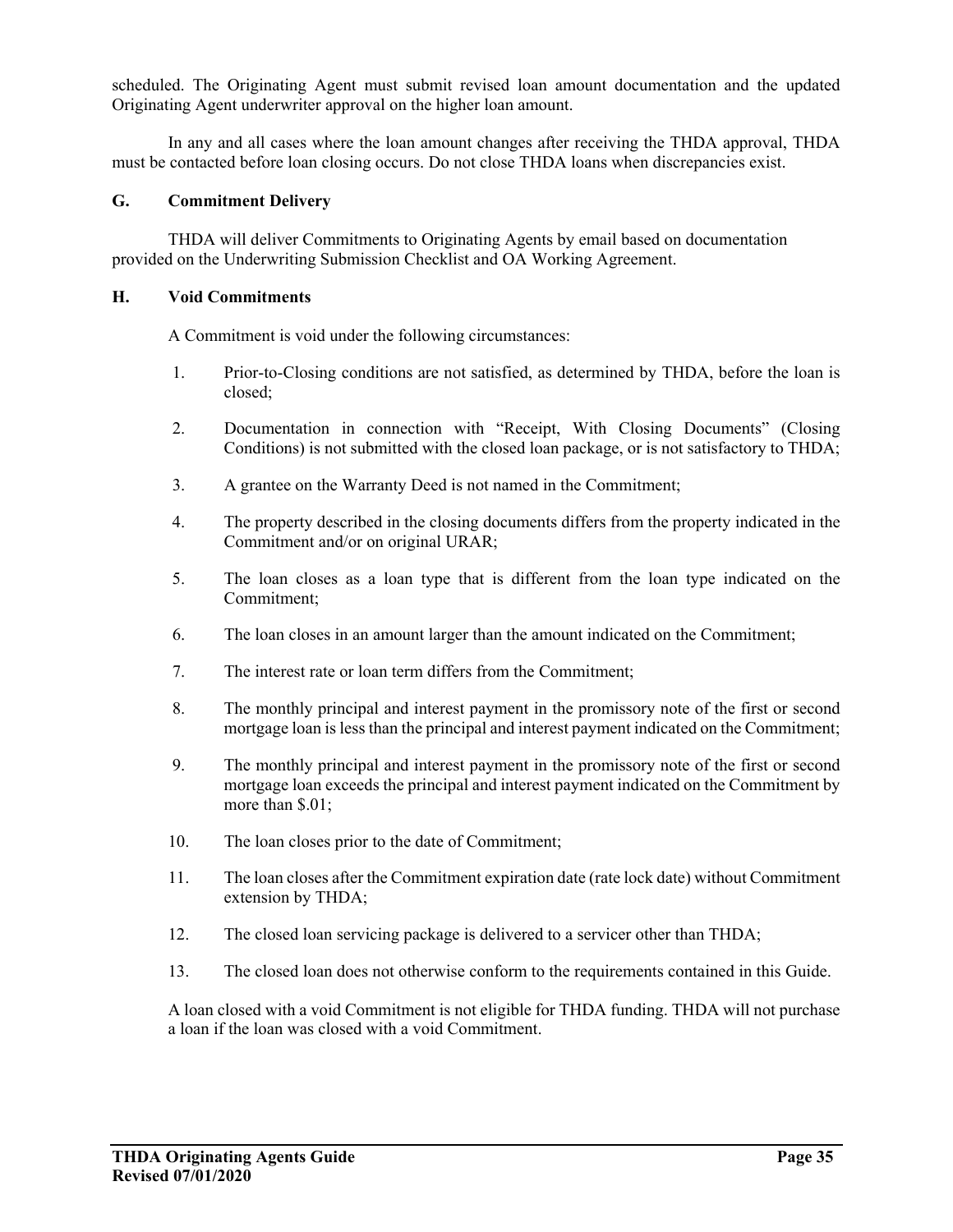## **6.6 FUNDING THDA LOANS**

#### **Funding Method**

All THDA first mortgage loans and THDA Great Choice Plus second mortgage loans are funded by the Purchase Method. Under this funding method, the loan closes with the Originating Agent's funds after all Prior-to-Closing conditions have been cleared by THDA. After the closed loan file is delivered to THDA with acceptable documentation and original mortgage notes are received, THDA may purchase the loan.

## **6.7 ADDITIONAL INFORMATION**

## **A. Scheduling Loan Closings**

Depending on volume, THDA attempts to review application files in the order of date received within 5 business days following the date of receipt. Application files received later than those already on hand will not be underwritten out-of-turn due to a scheduled closing date or the personal circumstances of an Applicant or a seller. Applications hand delivered by the Originating Agent after 3:00 P.M. will be considered received the following day for processing purposes. Applications received during the final 5 business days of the month should not be expected to close by end of month.

### **B. Change Of Property**

If, at any time between application and closing, the Applicant wishes to purchase a different property, a new transaction is created. If property is substituted before the application file is submitted to THDA, be sure all references to the original property are omitted (including information on the 1003), and a correct sales contract, appraisal and all original THDA Affidavits showing correct property address are enclosed.

If the Applicant wishes to purchase a property different from that which is indicated in the Commitment, the Commitment is void and a new application reflecting the correct property must be submitted to THDA.

#### **C. Change in Employment**

If, at any time between commitment issued and closing, the Applicant is no longer employed at the employment listed on the 1003, as determined by the Verbal Verification of employment (VVOE), THDA must be notified immediately. The commitment is voided.

 If the Applicant wishes to continue with the purchase of the property, a correct 1003, income documentation and new approval documents must be provided and a new commitment will be issued.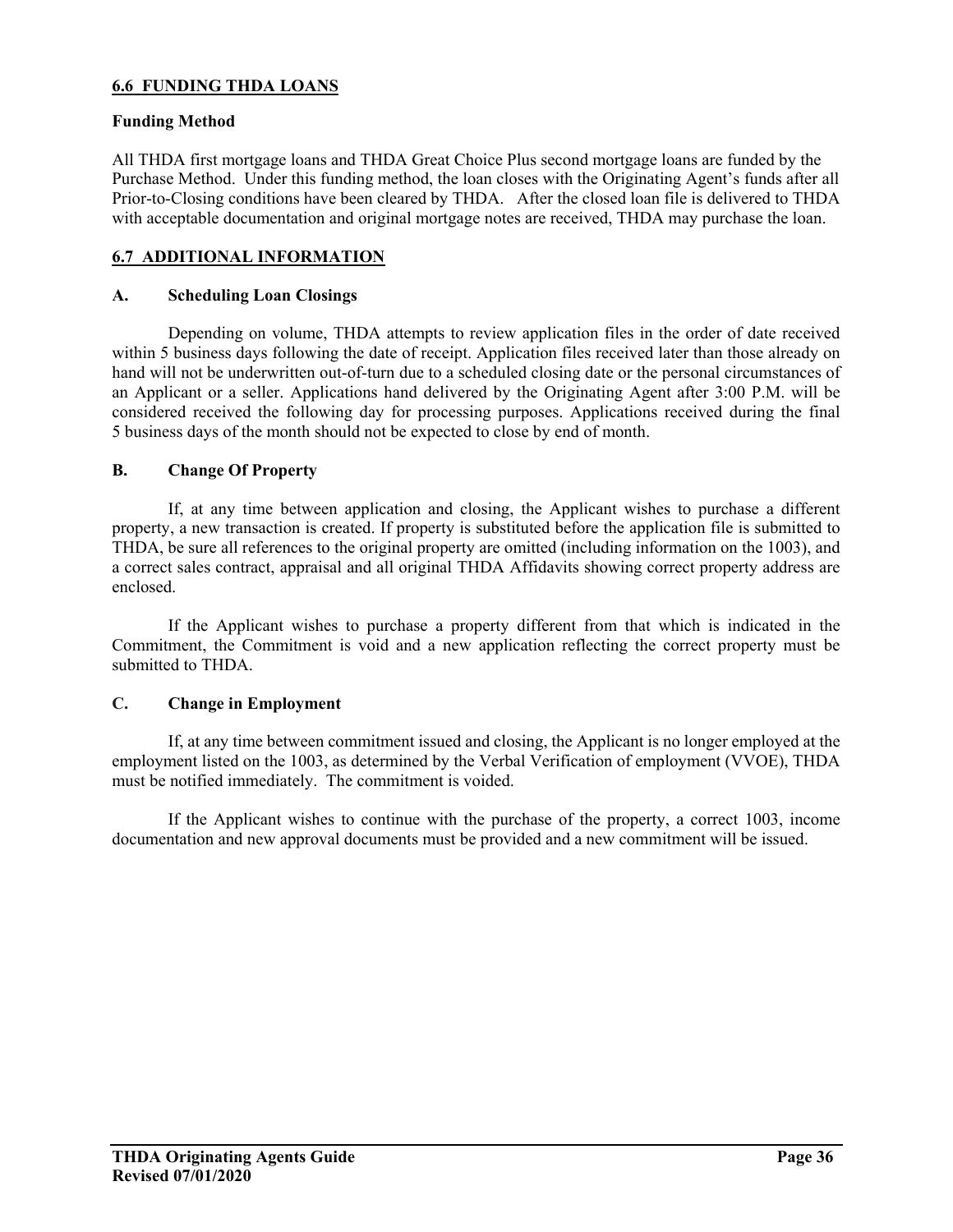- 2. VA: FNMA/FHLMC Multistate Note (Tennessee) FNMA/FHLMC Multistate Deed of Trust (Tennessee) VA Rider THDA Rider
- 3. USDA/RD (FmHA): FNMA/FHLMC Multistate Note (Tennessee) FNMA/FHLMC Multistate Deed of Trust (Tennessee) THDA Rider USDA/RD loans must close with FNMA/FHLMC documents only. 4. Conventional:
	- FNMA/FHLMC Multistate Conventional Note (Tennessee) FNMA/FHLMC Multistate Deed of Trust (Tennessee) THDA Rider
- 5. THDA Great Choice Plus Second Deed of Trust FNMA/FHLMC Multistate Note (Tennessee) (For Second Mortgage)
- 6. Legally Enforceable Obligation Letter

# **B. Due Dates**

The promissory note must specify a first payment due date as the first day of the second calendar month following the date of closing. All subsequent payments are due the first day of each month. Interest credits are not allowed on THDA loan closings.

# **C. Late Charges**

Late charges are permitted only in compliance with the applicable program insurer's guidelines. If the charge exceeds the allowable rate, the note will be returned for correction and signature by Borrower(s).

Great Choice Plus secondary mortgage loan must reflect in the Deed of Trust and Note a late charge of 5% of the overdue payment of principal and interest if the monthly payment is not made by the end of 15 calendar days after the date it is due.

# **7.4 OTHER REQUIRED DOCUMENTATION**

# **A. Title Insurance Policy**

Use ALTA Loan Policy or ALTA Short Form Residential Loan Policy and include the following:

- 1. The insured amount must be equivalent to the amount of the first mortgage. THDA will not require a Lender's Title Policy on the Great Choice Plus second mortgage.
- 2. THDA must be a "named insured". Use the following language:

*(Name of Originating Agent)*, and/or Tennessee Housing Development Agency, and/or *(Name of insuring or guaranteeing entity)*, as their interests may appear.

OR

*(Name of Originating Agent), its successors and assigns and/or (Name of insuring or guaranteeing entity), as their interests may appear.* 

3. Taxes/assessments that are due and payable cannot be indicated as unpaid.

Endorsements to the Title Insurance Policy may be required as determined by THDA.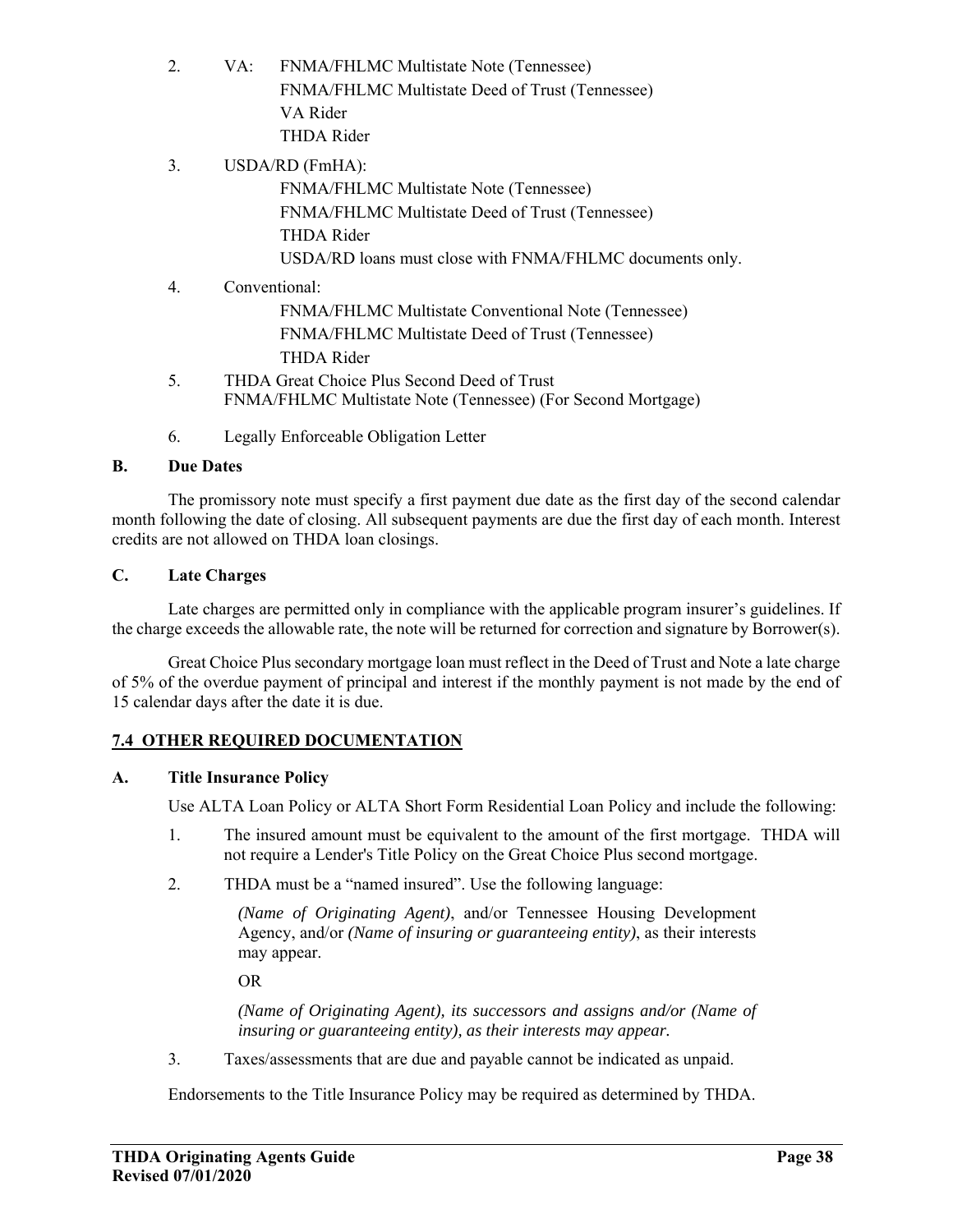To waive the flood insurance requirement, a loan survey is required and must indicate the boundary of Flood Zone A and show that all improvements included in the appraised value are outside of Flood Zone A.

The amount of coverage must equal the total amount of the THDA approved loan up to the maximum amount available through the National Flood Insurance Program.

The maximum allowable amount for deductible will be the maximum of 1% of the loan amount, \$2,500 or the maximum of guarantor's guidelines for VA and USDA loans.

The same mortgagee clause and mailing address previously indicated under "Hazard Insurance" must be used.

A copy of the flood insurance application and a copy of the check for the first year's premium must be enclosed with the closing package shipped to THDA.

## **F. Escrow for Repairs or Completion of Construction**

Escrows for repair should be avoided. Submit the proposed escrow agreement to THDA prior to closing. At a minimum, the escrow agreement must state what the escrow is for, the dollar amount to be escrowed, and the completion date which may not exceed 60 days.

Loans should be closed with repair escrows only if the repairs are minor and can be completed quickly. Escrows for completion of construction should only be for minor items, such as final landscaping that is delayed due to seasonal weather.

The amount to be placed in escrow for the completion of repairs or construction must be the greater of (a) 150 percent of the estimated cost of the repairs or the estimated cost to complete construction or (b) the amount required by the applicable loan insurer or guarantor.

All work must be completed and a final inspection delivered to THDA by no later than 60 days after closing.

An escrow agreement acceptable to THDA for repairs or completion of construction must be used. The Originating Agent must hold and disburse the escrow funds in accordance with the Escrow Agreement.

#### **G. Closing Disclosure**

The Closing Disclosure (CD) is required. The net amount (amount after allowable closing costs) of the second loan should be listed on the CD for the first loan.

#### **H. Verbal Verification of Employment (VVOE)**

The verbal verification of employment (VVOE) utilized by lenders to confirm the borrower's current employment status within 10 business days prior to the note date must e included in the closing package.

## **7.5 OTHER REQUIREMENTS**

## **A. Close In The Name Of**

All THDA approved Great Choice loans must be closed in the name of the Originating Agent noted on the Commitment and are assigned to THDA. THDA Great Choice Plus loans must also close in the name of the Originatinating Agent noted on the Committed and are assigned to THDA.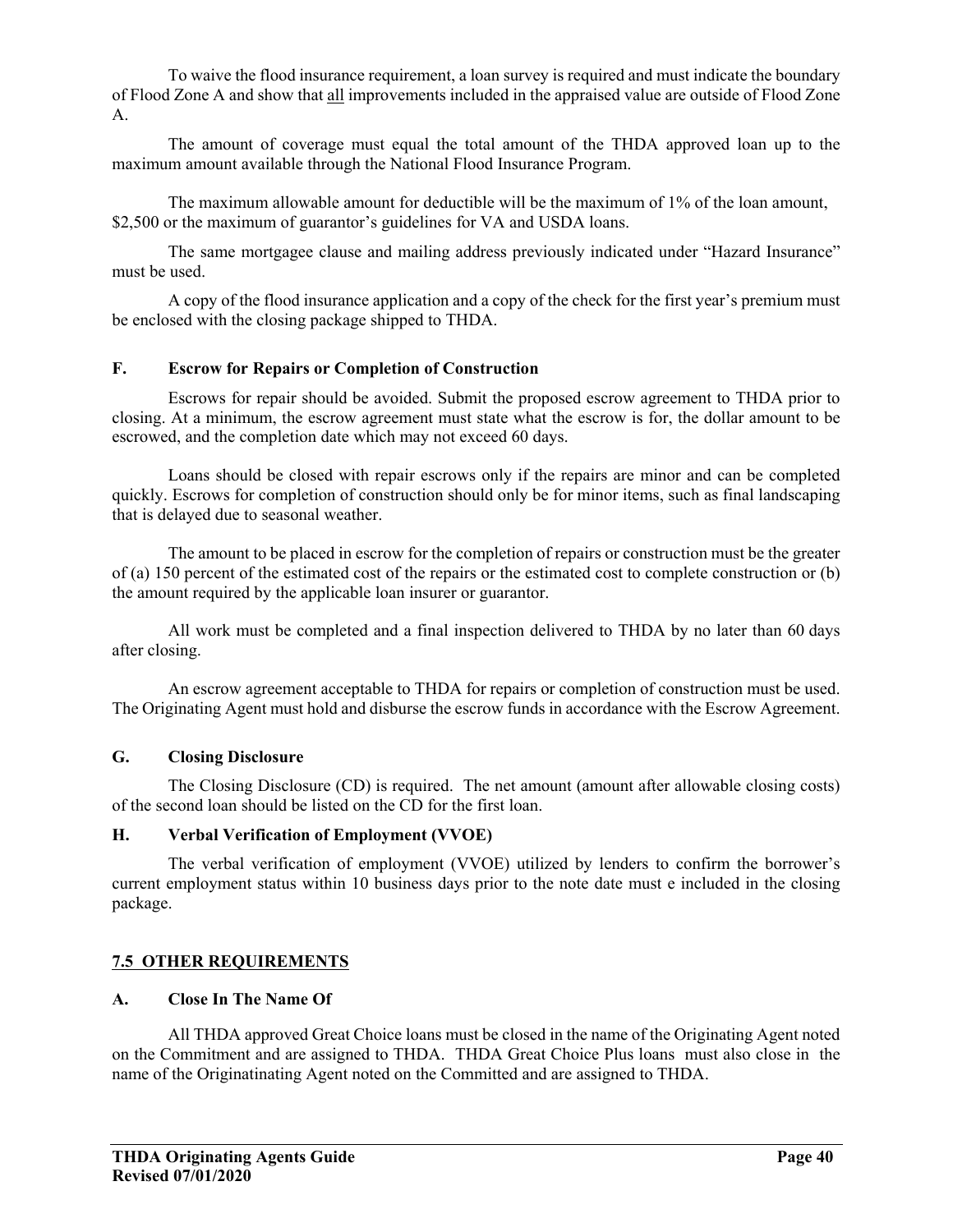2. Origination Fee

No origination fee may be charged to the borrower or seller by the lender.

3. THDA allows the Originating Agent to charge normal and customary fees, including without limitations, appropriate application fee. If the Originating Agent elects to charge the Application Fee, it must be included on the LE and CD.

## **7.7 USE OF MERS SYSTEM**

Originating Agents who are MERS members, in good standing, may use loan documentation showing Mortgage Electronic Registration Systems, Inc., as the nominee for Originating Agent and Originating Agent's successors and assigns for THDA loans closed on or after July 1, 2006. The THDA loan number must be reflected on all THDA loan documentation in addition to the use of the Mortgage Identification Number (MIN) as may be assigned and required by MERS.

Originating Agents shall cause each deed of trust (with THDA Rider) securing a THDA loan to be properly recorded in the Register's Office of the county in which the property is located and to register such deeds of trust with MERS in accordance with applicable MERS requirements. Originating Agent may sell servicing rights to THDA loans registered with MERS only to THDA approved Servicers who are also MERS members in good standing.

Originating Agent shall, upon THDA's request, obtain and properly record an assignment of any MERS registered THDA loan from MERS to THDA or as THDA may direct. In the event of any dispute regarding a THDA loan registered with MERS, Originating Agent shall take all steps deemed necessary by THDA to protect THDA's interest. All other requirements of this Guide and of the Working Agreement between THDA and Originating Agent shall apply to each THDA loan regardless of registration with MERS.

Great Choice Plus second mortgage loans should also utilize the MERS system to assign loans to THDA. THDA Second Mortgage loans and GC 97 loan do not need to have the THDA Rider recorded.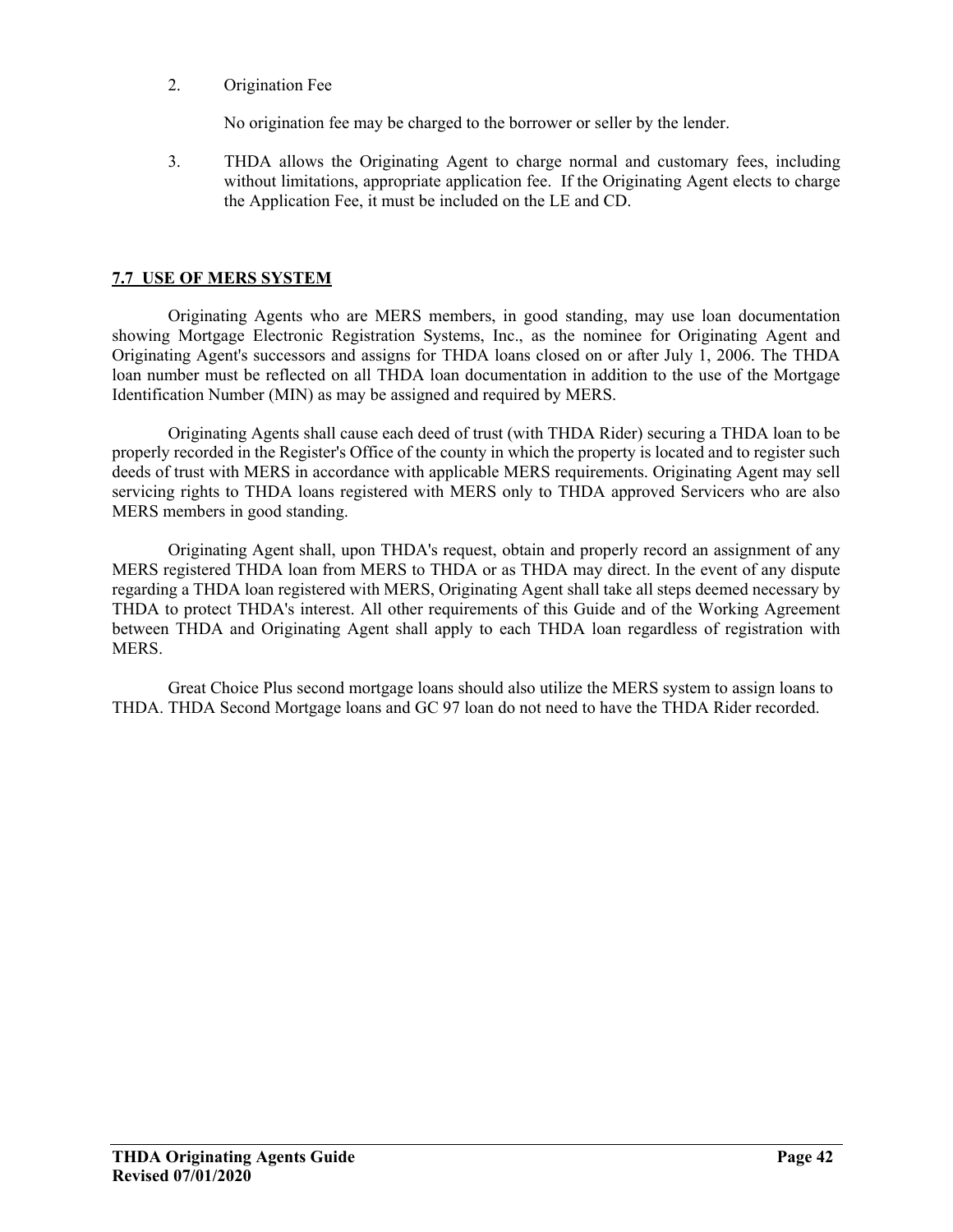## **8.1 OVERVIEW**

#### **A. Originating Agent Obligations**

Originating Agents must conform to strict time tables when shipping a closed loan file to THDA and to the THDA Servicer. The THDA Closed Loan Transmittal lists the documents that must be provided to THDA with each closed loan file.

In order to avoid potential problems in complying with THDA timeliness guidelines and the resulting fees for such, upon receipt of the closed loan file from the Settlement Agent, Originating Agents are strongly encouraged to:

- 1. Audit all documents for accuracy,
- 2. Immediately secure any necessary corrections,
- 3. Promptly submit required documents to the THDA Servicer indicated on the Commitment to facilitate timely notification to the Borrower in preparation for the first scheduled loan payment,
- 4. Submit all information and materials required to obtain insurance or guarantee, and
- 5. Comply with THDA delivery deadlines.

#### **B. Document Caption**

Documents or files delivered to THDA must be clearly identified with the Originating Agent's name, the primary Borrower's name, the THDA loan number, and the name and telephone number of the Originating Agent's contact person. When shipping follow-up documents after the initial closed loan file has been delivered, Originating Agents must properly identify all documents being delivered. More than one loan file may be delivered in each envelope; however, documents for each loan file must be clearly identified.

### **C. Shipping Address**

When delivering closed loan files and follow-up documents, specify "Single Family Programs Division, Closing Department". Documents delivered without "Single Family Programs Division" included in the address may be misdirected or lost.

#### **8.2 DELIVERY DEADLINES**

Delivery of all THDA closed loan files must conform to the following deadlines:

1. 10 Day Deadline

For all THDA loans, THDA must receive the THDA Closed Loan Transmittal, the original Notes, per diem interest (if applicable), and all other required initial submission documentation regardless of type or source of funding, within ten (10) calendar days following closing.

2. 120 Day Deadline

THDA must be in receipt of all necessary documentation, including the recorded Deed of Trust, Assignment for the first and second mortgage loans (n/a if MERS documents submitted), Title Insurance Policy, final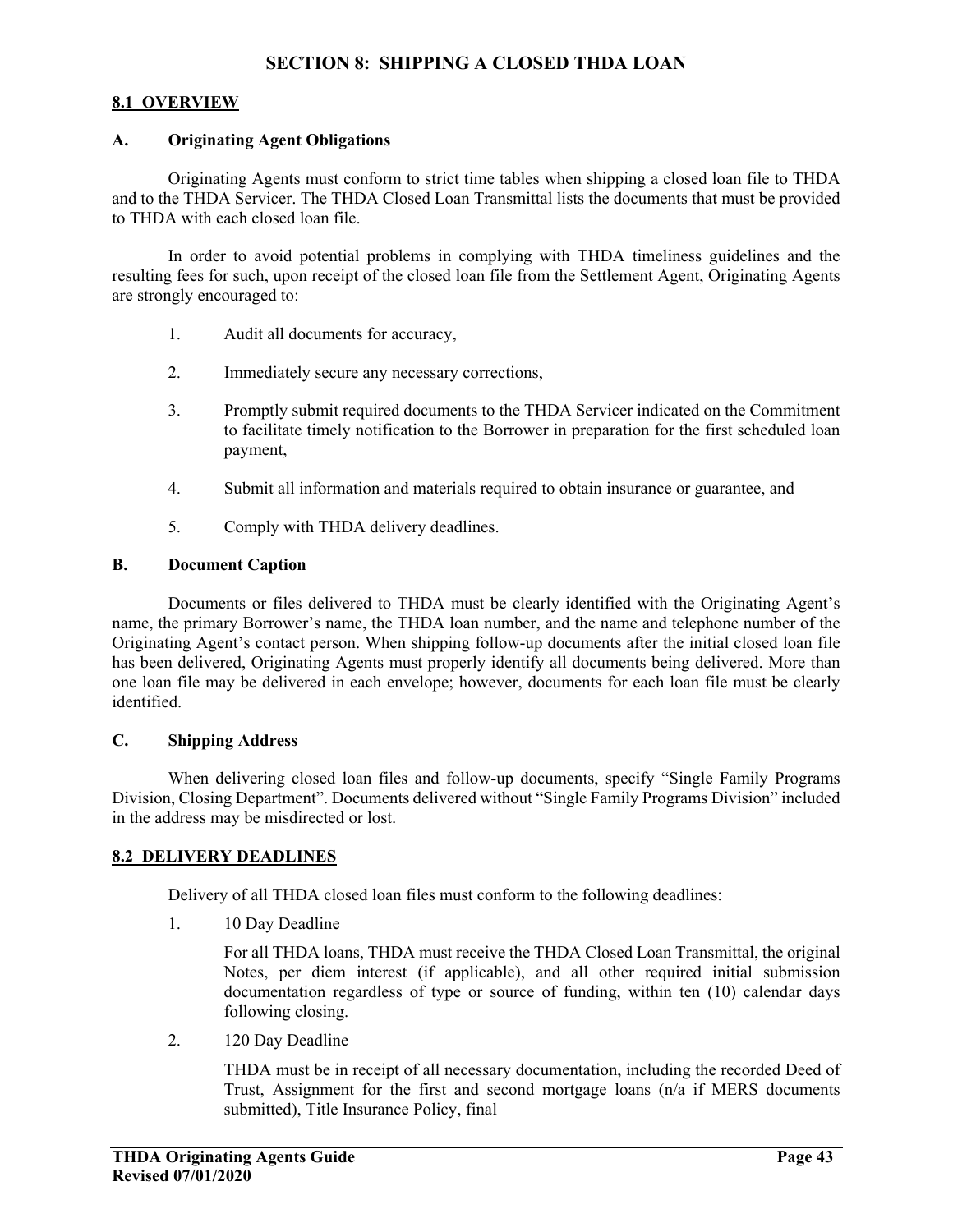Loans closed by the Purchase Method, if approved by THDA, will be purchased from the Originating Agent by wire transfer. A loan is eligible for purchase when the initial closed loan package, which must include the following documents, has been delivered to THDA.

Original Note on Great Choice Original Note on Great Choice Plus loan, if applicable Copy of executed Deeds of Trust Title Insurance Commitment Copy of executed Warranty Deeds Declaration page of Hazard Insurance Closing Disclosure Copy of Legally Enforceable Obligation Letter, FHA loans only VVOE

## **C. Commitment**

Enclose a copy of the Commitment.

## **D. Original Note**

Deliver the original Note(s), endorsed to THDA by an authorized Originating Agent staff member. THDA will not fund the purchase of the loan until the original note is received.

## **E. Deed of Trust**

Enclose the original recorded Deed(s) of Trust and Rider(s), or a copy (before recording) of the fully executed Deed(s) of Trust and Rider(s) which have been certified as a true and exact copy by the Settlement Agent or an authorized Originating Agent staff member.

THDA must receive the original recorded Deed(s) of Trust and Rider(s) on or before the 120 day deadline. Applicant's signature and typed name on the Deed(s) of Trust, Title Insurance Policy and Warranty Deed(s) must match exactly or a name affidavit must be enclosed. The legal description, book, page, time of recording and other critical data must match the Title Insurance Policy and the Warranty Deed(s), as applicable.

# **F. Affidavit of Affixation (Manufactured Home)**

Enclose the original, fully executed and recorded Affidavit of Affixation.

## **G. Assignment (n/a If MERS documents submitted)**

Enclose the original recorded Assignment, or a copy (before recording) of the fully executed Assignment which has been certified as a true and exact copy by an authorized Originating Agent staff member.

THDA must receive the original recorded Assignment on or before the 120 day deadline. The recorded Assignment must indicate the correct book and page reference for the recorded Deed(s) of Trust and any subsequent re-recordings. The Title Insurance Policy or an endorsement must reflect the recording and any subsequent re-recordings of the Assignment.

This includes Great Choice and Great Choice Plus Mortgage Loans.

## **H. Title Insurance Policy/Endorsements**

Enclose the original Title Insurance Policy and all required endorsements. The original Title Insurance Policy must be received by THDA on or before the 120 Day Deadline.